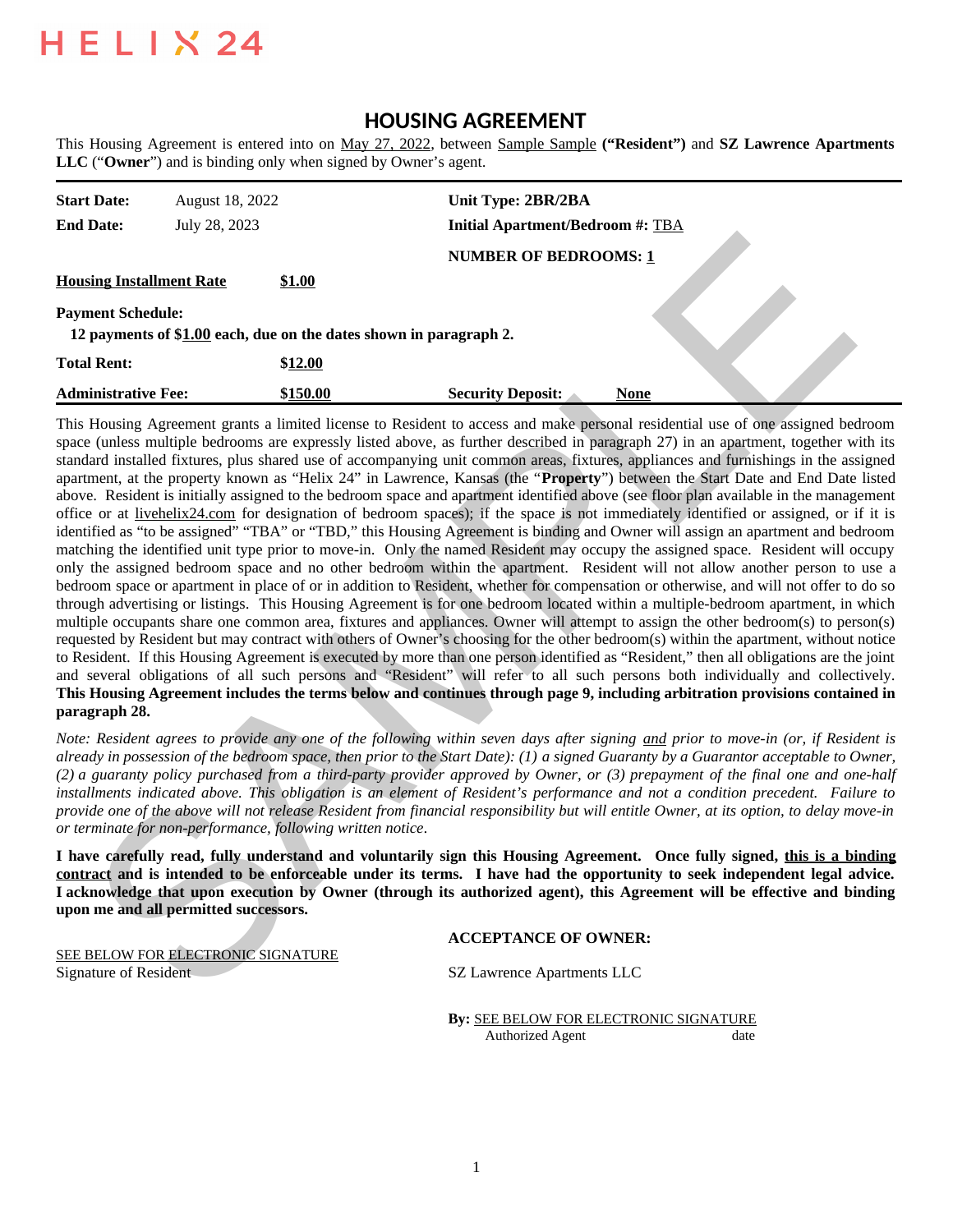#### **This Housing Agreement includes the following terms:**

- **1. Term**. Resident will have access to the Property and the assigned bedroom space and apartment as of 1:00 pm on the Start Date, and this access will end as of 12:00 Noon on the End Date (the "**Term**"), unless early arrival or late departure is approved by Owner in writing, at additional cost to the Resident.
- **2. Payment.** Resident accepts financial responsibility for the full Term of the Housing Agreement, regardless of whether the assigned bedroom space is occupied for the full Term or at all. Resident agrees to make full and prompt payment to Owner according to the payment schedule specified below, without demand of Owner, together with all additional charges or fees applicable under this Housing Agreement. **The Total Rent stated above is a fixed price for the entire Term and is payable in equal installments for convenience; there is no proration or adjustment for any partial month.** Payment may be made by personal check, money order or cashier's check, or in Owner's discretion by credit card, check card, electronic check, or by direct bank transfer, provided that Owner reserves the right to charge processing fees as appropriate for such payment methods. Cash will not be accepted. If any payment is returned unpaid, Owner may require Resident to make future payments by certified funds. Payment (including by mail) is deemed made only when actually received by Owner or its agent, subject to clearance of funds. Resident's payment obligation is a promise by Resident which is independent from all of Owner's and its agent's promises, duties and obligations. To cover Owner's added costs for late payment, each payment will be increased by **\$30** as a late charge if not received by the close of business within four calendar days following the date due and will be increased by an additional **\$5 per day** thereafter (for up to 25 days) until paid in full. At Owner's option and without notice to Resident, any amounts owed by Resident, including but not limited to late charges, returned check fees, utility overages, damage or replacement costs, and any amount owed by Resident to Owner under a separate agreement, will be considered Rent under the terms of this Housing Agreement. In the event any payment is past due, Owner may take legal action for possession and payment and Resident will be responsible for all legal fees and costs in connection with such action. To cover Owner's added costs for processing of payments that are dishonored or returned due to insufficient funds, each such payment will be increased by \$50 as a returned payment charge and will not be considered paid until valid payment has been received. Payment should be mailed or delivered to **Helix 24, 4301 W. 24th Place, Lawrence, KS 66047**. Acceptance by Owner of any payment shall not constitute a waiver of Owner's right to terminate this Housing Agreement and/or claim any damages. Unpaid charges past due more than 30 days will bear additional interest at 12% per annum, as allowed by law, from such date through the date of payment in full. personal check, money roter or cashed 's check, or in Oxen's discretized by Gredi Trint, check case, designing the computer of the computer of the proposed if any payment in the account of the proposed in the propose of t

Payment will be due without proration as follows:

| 1 <sup>st</sup> day of August 2022    | \$1.00 | $1st$ day of February 2023        | \$1.00 |
|---------------------------------------|--------|-----------------------------------|--------|
| 1 <sup>st</sup> day of September 2022 | \$1.00 | 1 <sup>st</sup> day of March 2023 | \$1.00 |
| 1 <sup>st</sup> day of October 2022   | \$1.00 | $1st$ day of April 2023           | \$1.00 |
| 1 <sup>st</sup> day of November 2022  | \$1.00 | 1 <sup>st</sup> day of May 2023   | \$1.00 |
| 1 <sup>st</sup> day of December 2022  | \$1.00 | $1st$ day of June 2023            | \$1.00 |
| $1st$ day of January 2023             | \$1.00 | $1st$ day of July 2023            | \$1.00 |

- **3. Owner; Agent.** The Owner of the Property is SZ Lawrence Apartments LLC. Owner has appointed The Scion Group LLC ("Manager") as its property management agent, authorized to act on behalf of Owner, including for purposes of service of process and receiving or receipting notices or demands. Written correspondence to Owner or its agent should be mailed to: **4301 W. 24th Place, Lawrence, KS 66047**.
- **4. Assignments.** Apartment and bedroom space assignments are made, and may be changed, only by Owner or its agent. **Change requested by Resident:** Resident may request to change assignments to a different apartment. Such change requests by the Resident are only effective upon written approval by Owner in its discretion, subject to the following preconditions: (a) Resident must be in good standing under the Housing Agreement; (b) Resident must prepay a \$200 reassignment fee (refunded if the request is declined); (c) Resident and Owner must sign a written confirmation of the change in assignment, including Resident's agreement to pay the prevailing rate for the new assignment, pro-rated to the date scheduled for relocation; and (d) relocation must be completed within 48 hours or charges will apply on both spaces. **Change by Owner:** Owner reserves the right to relocate Resident to another equivalent bedroom space or apartment at the Property for any reason (*e.g.,* roommate conflict, urgent maintenance, etc.) upon at least three days' notice. In such case, if the new Owner-assigned space carries a lower rate, Resident's charges will be pro-rated and reduced accordingly; if the new Owner-assigned space carries a higher rate, Resident will continue to pay the rate under this Housing Agreement and will not be charged the higher rate. Failure to relocate within the time provided by Owner will be considered a material breach and may also result in charges applying for both spaces.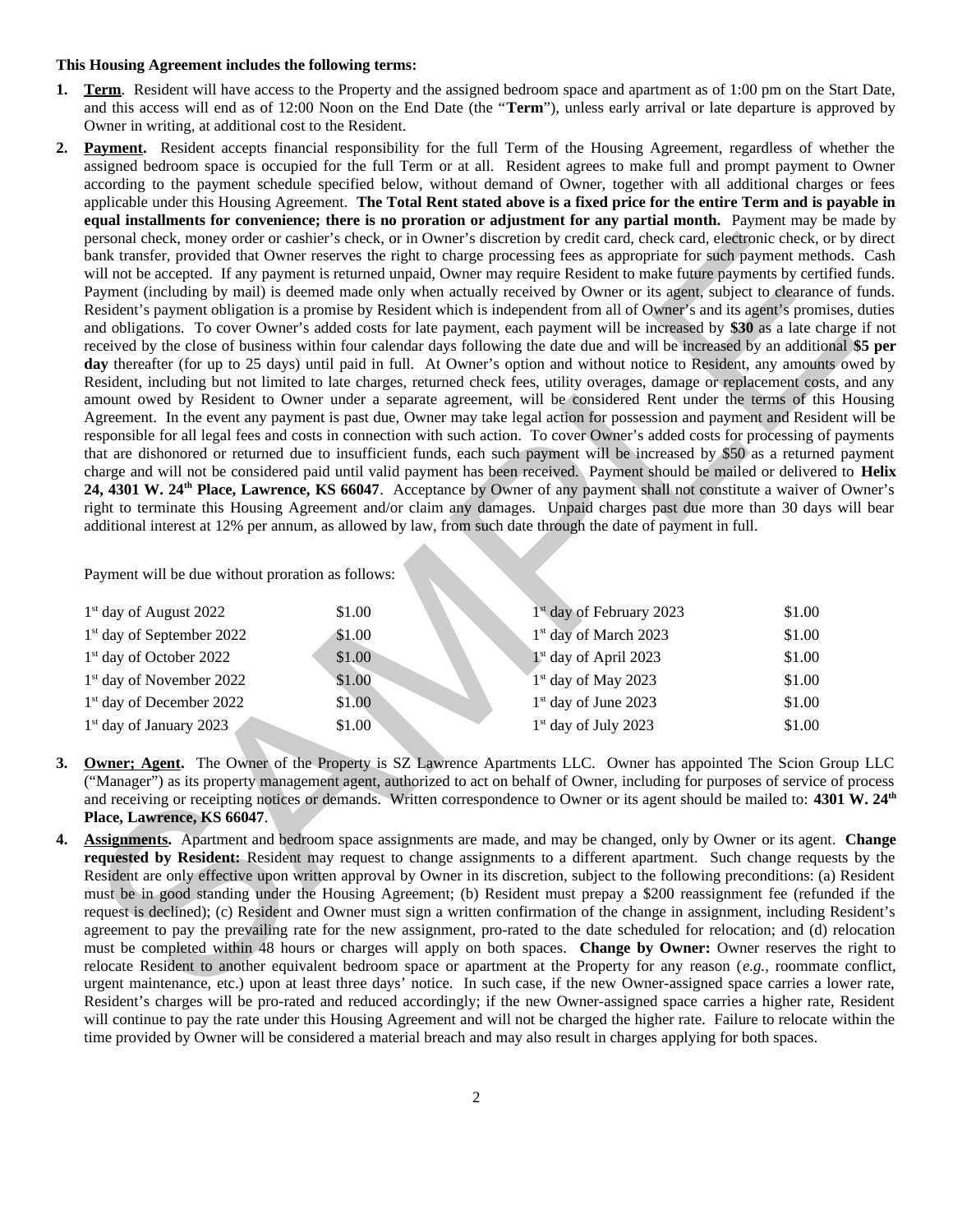- **5. Termination; Subletting/Delegation.** Once this Housing Agreement is signed by Owner and Resident, Resident can terminate occupancy by providing written notice to Owner and by fully vacating the premises, **provided that in all cases Resident will remain fully responsible for the Total Rent that would have accrued under this Housing Agreement, through the end of the full original Term**. No exception can be made for financial hardship, academic changes, family matters, medical issues, roommate conflict or any other reason. Any charges associated with damage to a bedroom space, apartment or the Property or Resident's failure to vacate completely upon termination, will be payable in addition to the foregoing amount. After such termination, Owner will use its commercially reasonable efforts to contract with other individuals for the use of all available bedroom spaces, including the bedroom space vacated by Resident; if and when all such available bedroom spaces at the Property are fully assigned and occupied and no bedroom spaces remain vacant, Resident will receive a credit equal to the remaining charges that would have accrued under this Housing Agreement, prorated from such date through the end of the original term hereof, less a \$200 cancellation/marketing fee which is in addition to all other charges provided herein. Resident understands that due to the nature of student housing, successful mitigation is highly unlikely; therefore, Resident will be responsible for remaining scheduled rent, subject to potential credit for mitigation as described above, and Owner may apply all prepaid amounts (if any) toward Resident's obligation. Resident may not assign or transfer Resident's interest in this Agreement, or any part hereof, nor sublet Resident's right to use the Property, apartment or bedroom space, or any part thereof, nor provide keys to any other person. However, in Owner's sole discretion, Resident may delegate his or her right to use the Property to another person pursuant to Owner's approved delegation form, signed by all parties, if Resident is in good standing under the Agreement and pays to Owner a delegation fee of \$200.
- **6. Move-in; Inspection; Delay.** Before Resident may access or occupy the premises, all required administrative fees, other annual charges and all installments then due must be paid in full with cleared funds and guaranty requirements satisfied. Immediately preceding Resident's taking possession of the assigned bedroom space (and any re-assigned bedroom space), Resident will conduct an inspection of the assigned bedroom space and apartment and will note on the Check-In/Check-Out Inspection Report ("Inspection Report"), which upon completion and approval by Owner will become part of this Agreement, any defects, damage or other conditions observed. Owner's approval of the Inspection Report will be conclusive evidence of existing defects, damage and conditions and of a full inventory of fixtures. If Resident fails to conduct the inspection and/or provide a signed Inspection Report to the Owner, then Resident waives the right to dispute any assessment of damages to the bedroom space and/or apartment. Upon Resident's move-out (or, as applicable, following the move-out of all residents of an apartment) at the termination of this Agreement, Owner will note the then-present condition of the assigned bedroom space and apartment, including all appliances and fixtures, and any damages incurred and/or extraordinary cleaning deemed necessary by Owner or extraordinary wear as determined by Owner. Resident will promptly pay all costs of restoring the bedroom space and apartment to the same condition upon move-in, less normal wear, and is encouraged to inspect the bedroom space and apartment with Owner's representative prior to move-out by making an appointment during business hours at least 48 hours in advance. Resident acknowledges that except as provided in the Inspection Report, each bedroom space and apartment are being delivered in "as-is" condition, and Resident's acceptance of the assigned bedroom space and apartment at the beginning of the Term constitutes Resident's acknowledgment that the bedroom space and apartment and all fixtures are in good repair and condition. Owner will not be responsible for any damages or consequences suffered by Resident as a result of Owner's inability to timely deliver possession of the apartment or assigned bedroom space to Resident on the anticipated Start Date; in such event, the rent payable will be abated until Owner renders possession and such delay will not extend or decrease the term or change the End Date. head leads to 2000 canceled about the media in the distinction of the system of the system of the system of the system of the system of the system of the system of the system of the system of the system of the system of t
- **7. Utilities; Amenities.** The following utilities are included in the Total Rent set forth in this Agreement: **water/sewer, Internet access and trash disposal**. Resident will be responsible, together and jointly with other residents of the Resident's assigned apartment as applicable, for arranging for and paying all charges associated with electricity, telephone and other utilities not listed above and will promptly pay to the respective utility providers all such charges as they come due. **Failure by residents of an apartment to arrange for electricity billing through Evergy in the name of one or more residents prior to the Start Date will obligate each resident (including Resident) to pay Owner an administrative fee of \$50 per electricity bill, per resident, in addition to the amount of each bill, until the billing is placed in the name of a resident.** Resident will not terminate, disconnect or otherwise interfere with any utility services or metering devices at the Property. Owner makes no representations and hereby disclaims any and all warranties, express or implied, with respect to any utilities provided, including but not limited to those warranties concerning merchantability and fitness for a particular purpose or use, whether made allegedly by Owner or its representatives or agents, whether in writing or otherwise, except as otherwise expressly stated in this Agreement. Owner does not warrant or guarantee the protection of Resident's privacy during operation of utilities, that such utilities will satisfy Resident's requirements, or that the operation of utilities will be uninterrupted or error free. Resident acknowledges and agrees that neither Owner nor its affiliates, agents, employees or representatives will be responsible to Resident for any non-economic, consequential, incidental, indirect or special damages, including incidental, economic or punitive damages, arising from breach of warranty, breach of contract, negligence or any other legal ground of action, or by reason of the use, discontinuation or modification of any utilities or the termination of any utilities, whether arising from Resident's use of (or inability to use) utilities,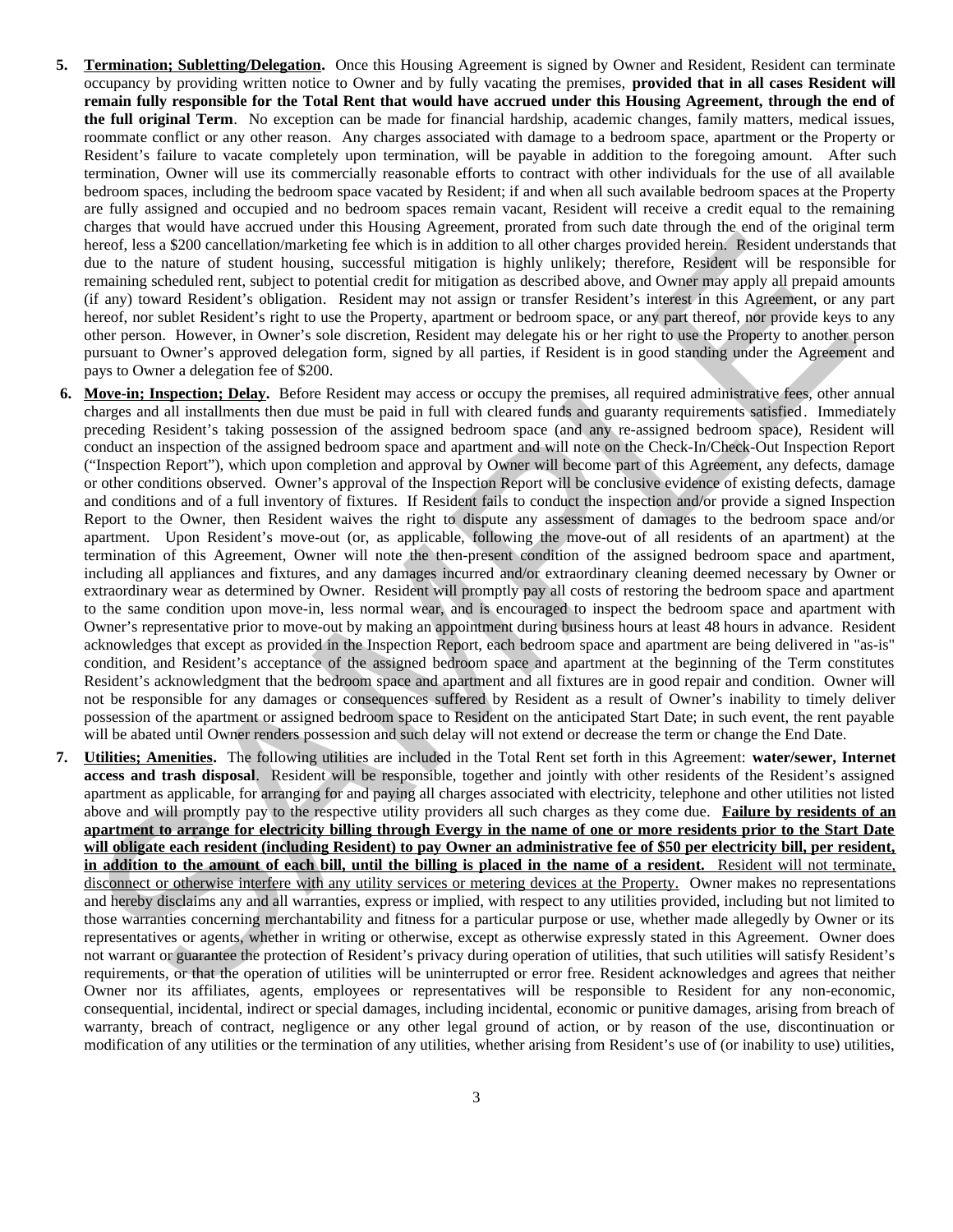or otherwise, even if Owner has been advised of the possibility of such damage. In the event that any utility service proves defective, or is discontinued or terminated, Owner's and Manager's entire combined liability and Resident's exclusive remedy will be limited to a reimbursement of the approximate cost of that utility incurred by Resident, prorated by the day for each day the utility service proved defective, or was discontinued or terminated, for more than 24 hours. Resident agrees to indemnify, defend and hold harmless Owner and its employees, affiliates and agents, from any and all losses, claims, damages, expenses, other liabilities and causes of action of every nature, including attorney fees (to the extent permitted by law), which arise directly or indirectly in connection with: (i) violation by Resident of any laws, ordinances, regulations or rules regarding the utilities; or (ii) illegal or inappropriate use of the utilities. Any damage or loss to any utility devices during Resident's occupancy will be charged to Resident (and the other resident(s) in the apartment, as applicable) at the replacement cost. Management will establish schedules and policies for the use of recreation facilities, amenities and other common spaces. Owner may add, remove, close (temporarily or permanently), upgrade or modify any of the recreation facilities, amenities or common spaces in Owner's discretion, without notice or compensation; provided that if this Agreement expressly includes a separate Amenity Fee, Resident's sole remedy will be limited to a pro-rata credit of such Amenity Fee for the period a covered amenity is closed or fully unavailable.

- **8. Required Liability Insurance; Personal Property**. During the full term of the Housing Agreement, Resident agrees to obtain and maintain at Resident's expense a policy of personal liability insurance (i.e., renter's liability insurance) from a licensed insurance carrier in the United States, with coverage of at least \$100,000 per occurrence at actual replacement cost, covering Owner's losses of any kind arising from fire, smoke or water and caused by Resident's negligence and/or by Resident's animal. The liability insurance requirement and the existence or limits of any such insurance will not reduce or supersede Resident's obligations under this Housing Agreement, except to the extent Owner charges and Resident pays for a waiver of this insurance requirement as provided below. Resident is not obligated to purchase insurance from any specific provider and may arrange its own personal liability insurance policy from any insurer of Resident's choosing meeting the requirements of this paragraph, in which case Resident agrees to provide written proof of the required personal liability insurance coverage, including causing Owner and Manager to be listed as named interested parties on such insurance coverage, by mailing the proof of insurance to P.O. Box 18999, Atlanta, GA 31126-1399. Owner will provide instructions prior to move-in for submitting proof of insurance or purchasing a compliant insurance policy; Resident's failure to comply with these insurance requirements will be a breach by Resident with Owner reserving its remedies but will not give Resident any right of termination. If Resident fails or chooses not to provide sufficient proof of compliant personal liability insurance to Owner by the Start Date, or if Resident's insurance is cancelled during the term of this Housing Agreement, then Owner may, at its option, waive Resident's obligation to provide such insurance and obtain its own coverage in Owner's name for the same limited risks (up to \$100,000 per occurrence from fire, smoke or water damage caused accidentally by Resident's negligence and/or by Resident's animal) at Owner's expense; in such case, Resident agrees to reimburse Owner at the cost of \$12.00 per installment as additional Rent during the remaining term of this Agreement, of which Owner will retain \$5.00 per installment as an administrative fee and use the remaining \$7.00 per installment to procure such insurance for itself. This waiver is not insurance, does not release Resident from liability for other damage or causes and does not cover Resident's personal property. Owner strongly recommends that Resident maintain insurance covering Resident's personal property or belongings, which Resident may elect to purchase. Neither Owner nor any of its employees, representatives or agents assumes any liability, directly or indirectly, for loss or damage to the personal property of Resident or others by fire, theft or any other cause. Any personal property remaining in the bedroom space and/or apartment at the end of the Term or after earlier termination of this Agreement will be considered abandoned by Resident and may be disposed of by Owner at the risk and expense of Resident, with Owner maintaining a landlord's lien for unpaid rent as provided by law. Owner will not be liable or responsible for storage or disposition of the Resident's personal property. If there are multiple individuals comprising Resident, then all references to and obligations of Resident in this paragraph 8 will apply to each such individual, separately. Command the process and the matter in the section of the recent of the section of the section of the section of the section of the section of the section of the section of the section of the section of the section of the
- **9. Responsibility for Damage. Resident is solely responsible for any damage, defacement or loss within the assigned bedroom space. All assigned residents of an apartment are jointly and severally responsible for any damage, defacement or loss to common areas, other parts of the facility, fixtures or appliances, except for the portion of damages over \$100,000 where it is finally established that Resident or one or more other residents of the apartment were solely at fault for the entire loss, in which case such person(s) will be solely responsible.** Resident is fully responsible for the conduct of Resident's guests, visitors, licensees and invitees ("Guests"), including without limitation harm to individuals or damage or defacement of any part of the Property or its fixtures or property of third parties (including other residents) by such Guests.
- **10. Prohibitions.** Firearms, weapons, explosives or illegal drugs of any kind are strictly prohibited anywhere on or about the Property, including individual apartments and bedroom spaces (except government-issued service weapons carried by duly deputized law enforcement personnel). No gas or charcoal grill, nor any other open flame cooking or heating device, may be stored or used on any balcony, deck and/or patio at the Property, except on the ground at least 25 feet from any building. Resident will, and will cause Guests to: (a) comply with all federal, state, parish and city laws, ordinances and/or regulations,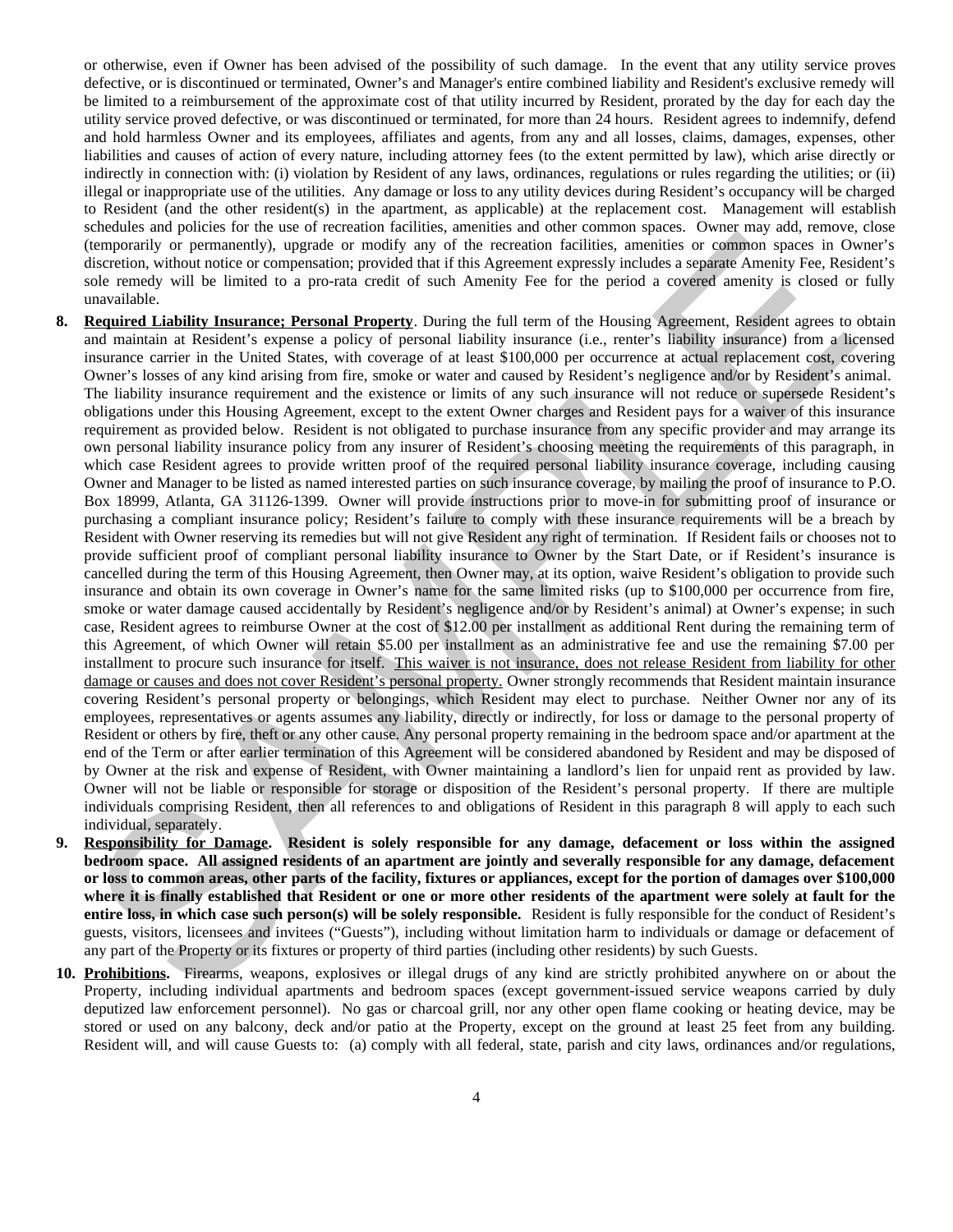including without limitation those relating to the consumption of alcoholic beverages; (b) not act in any way that endangers the Property or the safety of any person, or that is intended to facilitate criminal activity; (c) not engage in disruptive conduct or allow any noise loud enough to be heard outside the apartment or in neighboring apartments assuming doors and windows were closed; (d) not place or keep any trash outside of the apartment, including on any balcony, deck or patio; (e) not damage, take or possess any property belonging to others without express consent; (f) not tamper or interfere with smoke detectors, sprinklers or fire alarms; (g) not injure the reputation of the Property or its residents, (h) not act or fail to act in any way that would cause an increase in the rate of insurance at the Property; (i) not engage in any activity which interferes with or decreases the use and enjoyment of the Property by other residents; and (j) otherwise obey the Community Policies and other rules applicable to the Property. Any single violation of any of the foregoing will be considered a material breach of this Agreement and will be good cause for immediate termination of the Agreement with all applicable charges due.

- **11. Cleanliness and Safety; Entry.** Resident agrees to maintain the assigned bedroom space, the apartment and the common areas of the Property in a clean, safe and sanitary condition, to exercise all due care in the use of same, and to cooperate fully with the Property pest control program as requested. Resident will be responsible for the cost of treatment for bedbugs and similar pests to the extent Owner's pest control vendor reasonably determines that an infestation has originated within Resident's assigned space and during Resident's occupancy. Resident will place all trash in provided receptacles and will be responsible for the cost of cleaning the interior or exterior of the apartment if not kept in sanitary condition. When outdoor temperatures are below 40 degrees Fahrenheit, Resident will keep the apartment's heat turned on to prevent frozen or burst pipes, including during vacations. When outdoor temperatures exceed 85 degrees Fahrenheit, Resident will keep the apartment's air conditioning turned on and set to a reasonable temperature to prevent mold or mildew growth, including during vacations. Owner and its agents, employees and contractors may enter any apartment and bedroom space to perform routine maintenance, inspections, showings and other ordinary functions, provided that Owner will provide advance notice to residents of an apartment before such entry. Owner reserves the right to enter an apartment and any bedroom space without prior notice (including a passkey and/or disarming the alarm or other means of entry if locks have been changed) for emergency maintenance or repair purposes, or when there is reasonable cause to believe that a situation exists that could cause danger to life, safety, health or property. Owner may confiscate any item deemed to cause a danger and is under no obligation to pay compensation for or to return such items. Leading on machine contained to the specific and the contained section and the component of the specific of the specific state of the specific state of the specific state of the specific state of the Freehom space of the F
- **12. Residential Use; Pets.** The bedroom space and apartment may be used solely for private residential purposes and for no other purposes. Resident may not carry on any business or other enterprise from the bedroom space or apartment, nor use any Ownerprovided Internet connections for business purposes. Resident may place no signs, placards or other advertisement of any character in the bedroom space or apartment, nor display anything in an apartment or bedroom space that is visible from outside the Property or the apartment. Resident may not store at the Property or connect to a Property electrical outlet any mobility device owned by a third party Pets are permitted in or about the Property only following Owner's signature on a Pet Addendum for the specific pet, which requires payment of a mandatory pet fee and deposit; all other pets are prohibited anywhere at the Property. Certain animals and breeds are prohibited; Owner reserves the right to decline permission for any pet it deems may be unsafe or unsanitary and to have removed any unattended or dangerous animal. Every dog must be kept on a leash at all times when outside of the Resident's apartment. Additional restrictions on the number, keeping and treatment of pets are provided in the Community Policies and Pet Addendum. The residents of any apartment in which an animal is kept are jointly and severally responsible for the actions of the animal, including any damage caused by the animal, and for prompt clean-up of all waste from the animal. Violation of the pet policy will subject Resident to deep-cleaning and daily administration fees in Owner's discretion and may be considered as a termination of this Housing Agreement by Resident with fees due and accelerated (to the extent permitted by law) as provided in paragraph 5.
- **13. Guests; Occupancy Limits.** No more than one person may occupy a bedroom space, except for minor children for whom the Resident is the parent or legal guardian (further subject to apartment occupancy limits), with Owner's consent and with consent of apartment-mates as applicable. If Resident desires to have an Overnight Guest (any person staying in the Resident's assigned bedroom space or apartment for more than three total nights in any 30-day period), then Resident must register the Overnight Guest(s) with Owner. Resident may not have Overnight Guest(s) for more than three consecutive nights, nor for more than six total nights in any 30-day period. In the event any unregistered or unauthorized Overnight Guest(s) are identified to be in or using an apartment or bedroom space, Owner may assess against the Resident a fee of \$60 per night, in addition to the right of Owner to declare Resident in material breach of this Agreement and pursue other available remedies. Although Resident may have Guests from time to time, Owner reserves the right to restrict the number of persons permitted in or about an apartment at any time in Owner's discretion, to protect safety and the quiet enjoyment of other residents. All Guests may park only in designated parking areas and no Guest's vehicle may remain at the Property for more than three days.
- **14. Parking.** Owner grants to Resident a non-exclusive, undivided limited permit to use one parking spot in the Property's parking lot (subject to handicap and reserved parking restrictions) for the sole purpose of parking one personal, non-commercial vehicle, and for ordinary access to and from such parking lot over marked driveways. The parked vehicle must be properly registered and licensed and may not create a safety hazard. Vehicles improperly parked or appearing abandoned may be towed at the vehicle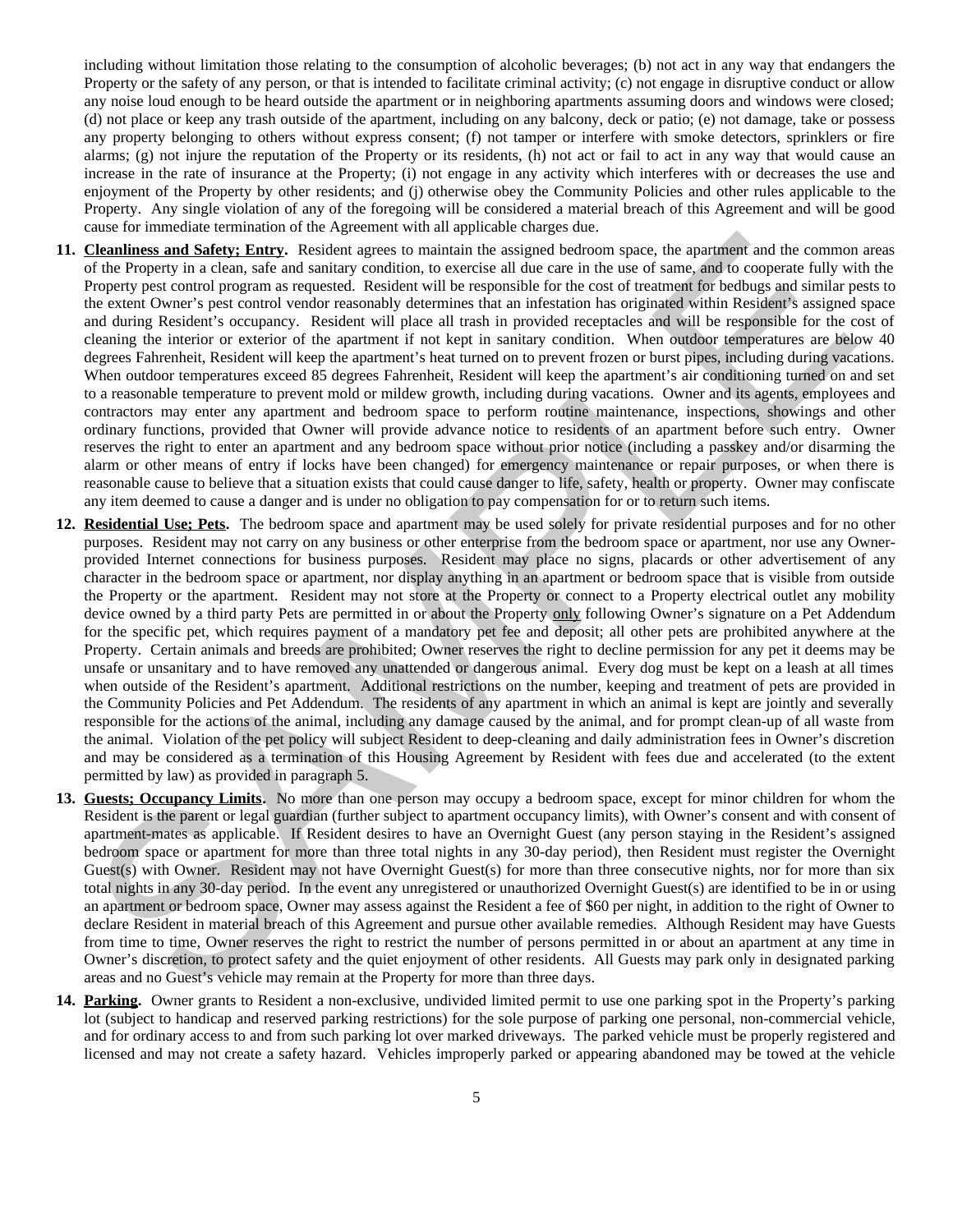owner's expense. This paragraph creates a limited use license and not a bailment. Resident assumes all risk and responsibility for damage to the vehicle and any personal property contained in it, and the vehicles or other personal property of others, in connection with any use of parking areas. Unauthorized or improperly parked vehicles will be towed at the risk and expense of the vehicle owner. Owner is not responsible for any damage to vehicles or property contained in vehicles. Owner reserves the right to revoke or restrict parking rights in the event Resident violates this paragraph or the Agreement.

**15. Smoking.** Smoking or vaping inside any apartment, hallway, elevator, breezeway, stairwell, balcony, patio or other indoor or adjacent area by Resident or his or her guest(s) is prohibited. In the event that Resident or any guest smokes, burns candles, burns incense or engages in any other activity which could result in particles and/or smoke which tend to cause staining or odor on walls, carpets or other portions of the premises, soiling of ductwork that could require duct cleaning or a persistent odor in an apartment that necessitates the removal of carpet and padding despite an apparent clean appearance, all such damage and repair cost will be considered extraordinary damage beyond normal wear and tear and is the responsibility of the Resident. Therefore, Resident agrees that **any** smoking in an apartment will subject the resident(s) to a minimum deep-cleaning fee of \$250, plus any additional costs of cleaning or repair in connection with smoking or other smoke-related damage.

### **16. Maintenance, Alteration and Repair**

- (a) Resident is responsible for and agrees to take good care of the premises, fixtures and all common areas. Resident may not remove any of Owner's property and will not perform any repairs, upgrades, painting, wallpapering, electrical changes or other alterations of the premises without prior written consent from Owner. Resident will be responsible for damage from waste stoppages caused by foreign or improper objects or improper use in lines serving bathrooms, damage to fixtures, appliances, doors, windows, screens, damage from water faucets left on or from doors left open, and repairs or replacements to alarm devices necessitated by misuse or damage by Resident and/or guests. Extraordinary appliances or furnishings such as satellite dishes, hot tubs, pool tables, water beds or high utility-consuming devices may not be installed or placed on the premises or anywhere at the Property without Owner's prior written consent, in its sole discretion.
- (b) In the case of a malfunction of any utilities or damage by fire, water or similar cause, or any water leak, suspected mold or microbial growth, electrical problem, broken glass, broken lock or any other condition that Resident reasonably believes poses a hazard to health and safety, Resident must promptly notify Owner in writing. Owner will act with reasonable time and diligence in making repairs and reconnections; Resident may not withhold or reduce payment of rent or other charges during such time. Maintenance and repair requested by Resident will generally be performed between 8am and 8pm, unless the work is considered an emergency, in which case work may take place at any time. Owner may temporarily disconnect equipment or utilities to avoid property damage and/or to perform repairs requiring such interruption, in Owner's sole discretion. Owner will not be liable for any inconvenience, discomfort, disruption or interference with Resident use of the premises because of ongoing repairs, alterations or improvements to the premises, the apartment or the Property. appeared that necessariles the removal of capital and particular supported that and demonstrate the results of the results of the results of the results of the results of the results of the results of the results of the re
- (c) Following move-in, Resident is responsible for providing and changing all light bulbs and batteries (for smoke detectors and remote controls) in the assigned apartment. A written maintenance report requesting assistance in changing these items may be submitted for maintenance staff assistance, with extra charges payable by Resident as applicable per Owner's published rates. From time to time, maintenance staff may enter the assigned apartment with or without notice to inspect and change furnace filters and to provide pest control.
- **17. Management; Community Policies.** Owner may retain employees and management agents from time to time to manage the Property, and Owner's agent may retain other employees or contractors. Resident, on behalf of himself or herself and his or her Guests, agrees to comply fully with all directions from Owner and its employees and agents, and the rules and regulations (including all amendments and additions thereto, except those that substantially modify the Resident's bargain and to which Resident timely objects) as contained in this Housing Agreement and the Community Policies of the Property. **The Community Policies are available at https://livehelix24.com/policies.pdf or on request from the management office and are considered part of this Housing Agreement.**
- **18. Breach by Resident.** Upon any breach by Resident of this Housing Agreement or a prior agreement between Resident and Owner or its affiliates, including community policies, Owner may without separate demand or notice except as provided by law, and in addition to other lawful remedies, do any one or more of the following: (i) collect any charge under this Housing Agreement or community policies, including reimbursement for costs of collection; (ii) terminate this Housing Agreement and/or Resident's right to occupy the premises, and/or institute an action for eviction; (iii) sue to collect all past due charges and/or unpaid rent and other charges which would become due through the End Date or until the bedroom space and all other bedroom spaces at the Property have been filled, with recovery by Owner of any discrepancy in rent rate and any expense incurred in obtaining the new resident contract; (iv) report any information to credit reporting agencies. Without limitation, Owner may terminate this Housing Agreement for non-payment of rent or other charges, or upon any conduct by Resident that is prohibited by or in breach of this Agreement, or if, in the reasonable judgment of Owner, continued residency will or may be detrimental to the educational process or the health, safety and/or welfare of the other residents of the Property or any of the Property's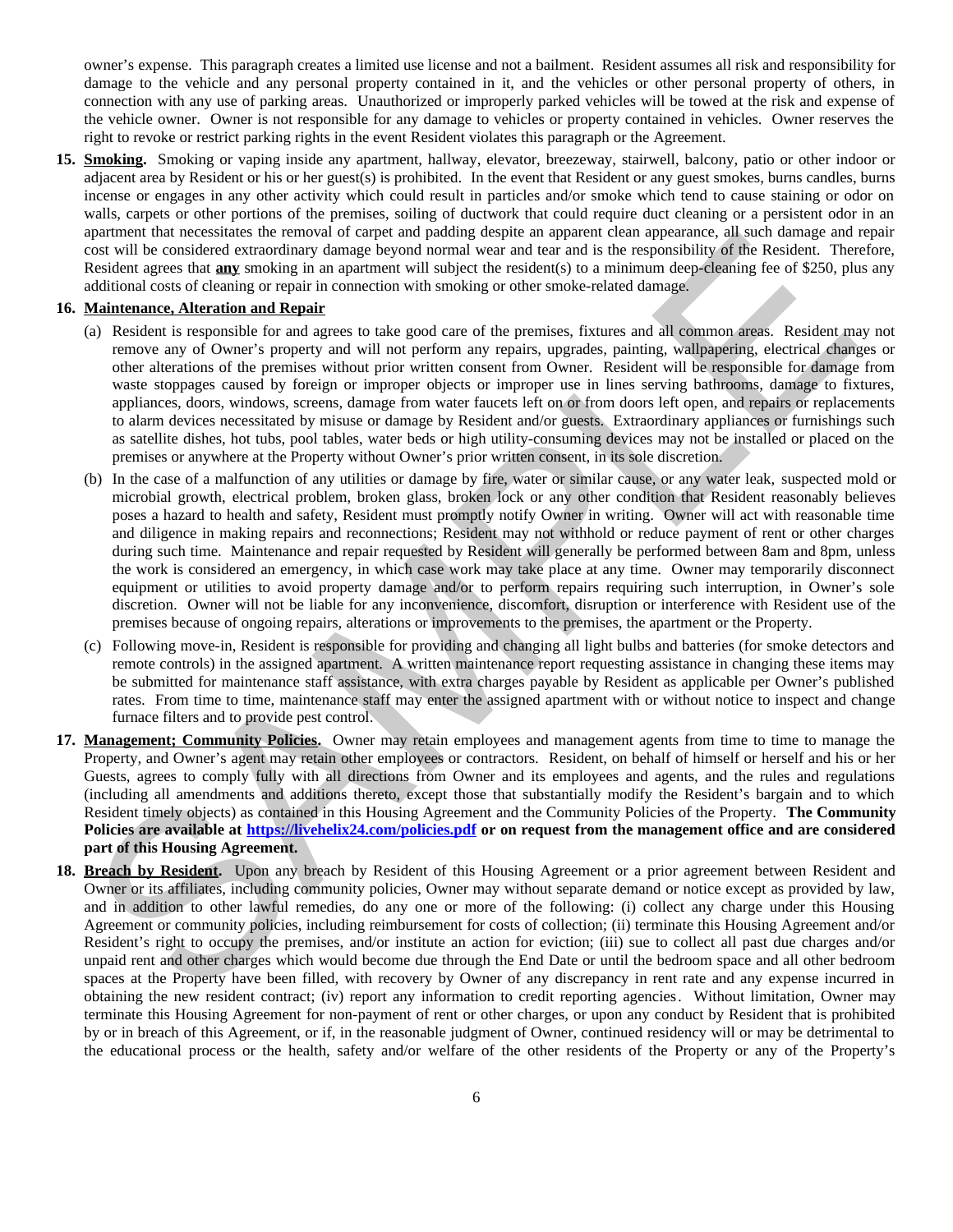personnel. Upon any termination as described in this paragraph: (a) Resident must fully vacate the bedroom space and apartment (including removing all personal belongings) within the time provided in the written notice given by Owner, and will have no further use of or access to the Property, the assigned apartment or bedroom space; and (b) Resident will be fully responsible for all rent and other charges as if the Agreement had been terminated by Resident as described in paragraph 5. Owner's termination for breach will not limit Owner's claim for damages resulting from Resident's breach of the Housing Agreement. Owner's acceptance of rent or other payment following notice to vacate or during the pendency of a legal action will not waive or diminish Owner's rights under this Housing Agreement or statutory law unless separately and expressly agreed by Owner.

- **19. Assumption of Risks; Liability.** Resident ASSUMES ALL RISKS associated with use of the Property, and to the full extent permitted by law, agrees to hold harmless, release, defend and indemnify Owner and its affiliates, members, partners, officers, agents, management company and its and their respective employees ("Released Parties") from all loss, liability and/or claims for injury, illness or death to persons or damage or theft to property arising in whole or in part from: (i) the negligent acts, omissions or intentional wrongdoing of Resident or his/her Guests; or (ii) the use, occupancy, presence at or other interaction with the Property or any part or contents thereof by Resident or his or her Guests, including without limitation those injuries and damages caused by a Released Party's breach of any express or implied warranty. The Released Parties will not be liable for injury, damage or loss caused by criminal conduct of other persons, including theft, assault, vandalism or other acts of third parties. Resident agrees to indemnify each Released Party for any injuries to Resident or any Guest or other person or property that arises in connection with occupancy or use by Resident or any Guest of Resident. Resident further agrees to reimburse, indemnify and hold harmless Released Parties from any and all claims, lawsuits, actions, costs, damages (including liquidated damages as specified) or losses, including reasonable attorneys' fees and costs and expenses (to the extent permitted by law), that a Released Party incurs or may incur as a result of any breach of this Agreement by Resident. The forgoing paragraph will be binding to the fullest extent permitted by law.
- **20. Safety Precautions.** Resident acknowledges that neither Owner nor any of its agents, employees or representatives has made any representations or warranties, either written or oral, concerning the safety of the Property, the bedroom space or any apartment, or the effectiveness or operability of any security devices or safety, health or security measures at the Property, the bedroom space or any apartment. Resident acknowledges that Owner neither warrants nor guarantees the safety or security of residents or their Guests against any criminal or wrongful acts of third parties. Resident and his or her Guests are responsible for protecting their own respective person and property and hereby release Owner and its agents, employees and representatives for any and all damage to person and property. Owner's safety measures are neither a warranty of safety nor a guaranty against crime or of a reduced risk of crime. Resident acknowledges that security devices or measures may be changed or removed by Owner without notice or compensation, and/or may fail or be thwarted by criminals or by electrical or mechanical malfunctions. Therefore, Resident acknowledges that he or she should not rely on such devices or measures and should take steps to protect himself or herself and his or her existing property notwithstanding these devices. Resident agrees to immediately notify Owner's representative of any malfunctions involving locks and life-safety building components. Should Resident become seriously injured or imperiled at the Property, Resident authorizes Owner and its agents to call 911 Emergency at Resident's expense, without legal obligation to do so. agent, management compary and its and dust respective employees (Nelses at Parties) then all loss, units and consider a consideration of the consideration of the consideration of the consideration of the consideration of t
- **21. Abandonment.** If the assigned bedroom space or an apartment is abandoned or Resident's right to use them has been terminated, Owner may, without notice, secure the bedroom space and/or apartment with new locks, store or dispose of any personal property left in the bedroom space or apartment by Resident or Resident's Guests, and re-assign the bedroom space and/or apartment to others for use. Any such abandoned property or personal possessions shall be stored and disposed of by Owner in accordance with Kansas law. Owner, in its sole reasonable discretion in accordance with applicable law, will determine when a bedroom space and/or an apartment is abandoned, which may take into consideration any one of the following: the removal of personal property from the bedroom space other than in the usual course of continuing use, the failure to pay housing charges or other charges, discontinuance of any utility service, and failure to respond to any notices, phone calls, or correspondence from Owner or its representatives.
- **22. Vacating at End of Term; Renewal.** This Housing Agreement does not automatically renew, and Owner is not obligated to renew it. Owner reserves the right to contract with others for the premises at any time, for occupancy commencing after the End Date. Upon termination or expiration of this Housing Agreement for any reason, Resident will immediately vacate and relinquish the bedroom space and entire apartment, and all of Owner's fixtures, in a clean and sanitary condition, including removing all trash. Resident will pay all utility and service bills to the bedroom space and apartment (except those provided by Owner as specified in this Housing Agreement) and cancel all utility accounts in the name of Resident. Resident will return to Owner all keys issued to Resident by Owner. If all keys issued to Resident are not returned promptly to Owner, Resident will pay all costs associated with re-keying or reprogramming locks for the bedroom space and/or apartment, along with the cost of replacement of all keys. If Resident fails to vacate the bedroom space and apartment by the end of the Term or upon earlier termination of the Agreement, Resident will pay agreed holdover charges equal to three (3) times the daily pro-rated housing charges during the Term (but not more than the amount provided by law), plus associated expenses, including attorneys' fees to the extent permitted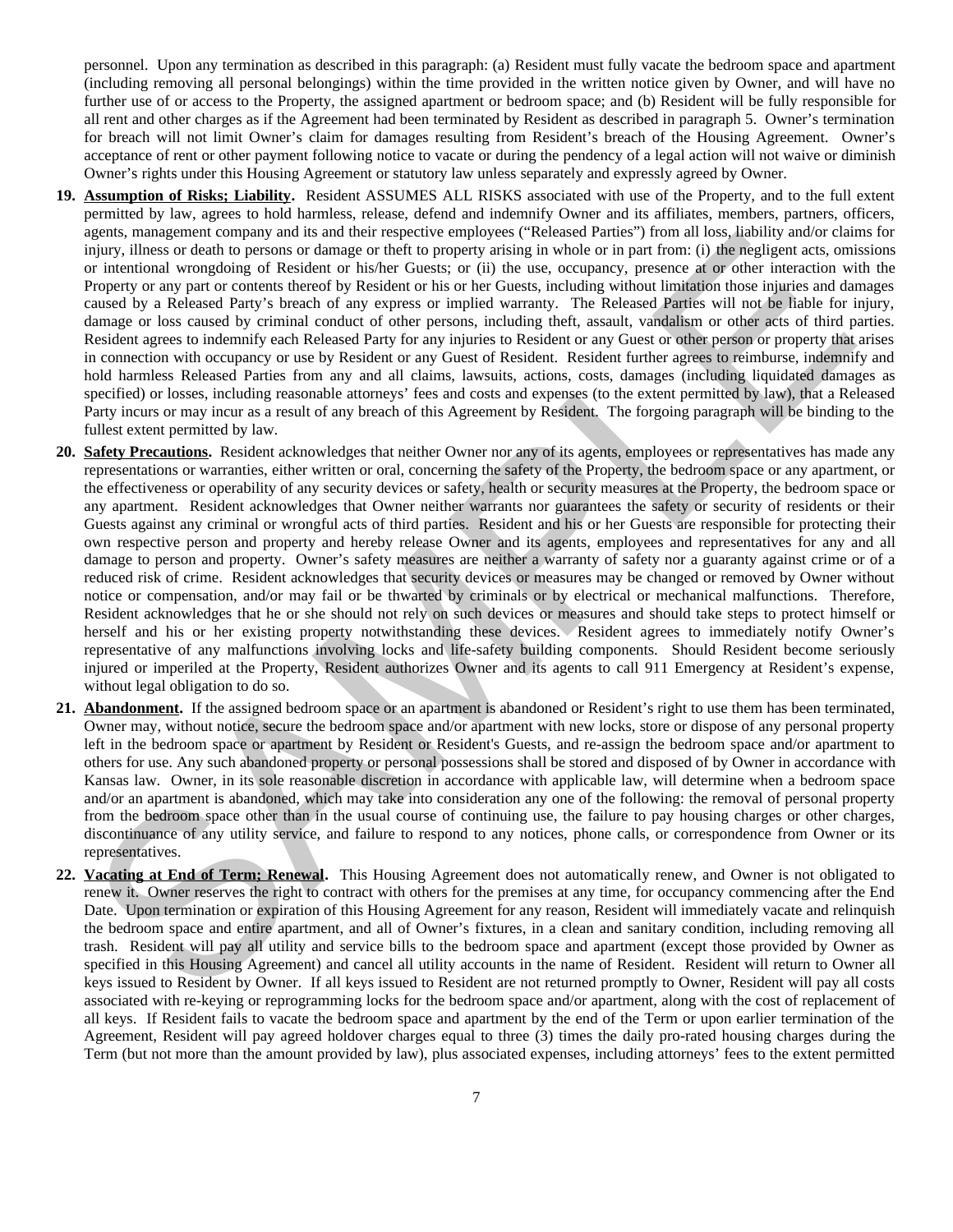by law. In no event after termination or expiration of this Housing Agreement will it be deemed to have been renewed or extended.

- **23. Renewal of Residency**. If this Housing Agreement is a renewal of Resident's residency at the Property to follow the expiration of another valid agreement with an End Date that is no more than one day earlier than the Start Date of this Housing Agreement, then: (a) the Start Date of this Housing Agreement will be deemed to take place simultaneously with the expiration of the prior agreement, so that this Housing Agreement begins immediately upon the expiration of the term of the prior agreement; and (b) if Resident is assigned by Owner to a different apartment or bedroom for the new term under this Housing Agreement, Resident agrees to relocate promptly to the newly assigned space and to relinquish occupancy of the prior space on the date specified by Owner.
- **24. Casualty Loss.** If in Owner's reasonable judgment the premises or the Property is materially damaged by fire or other casualty, Owner may terminate this Housing Agreement within a reasonable time after such determination, by written notice to Resident, in which case Owner will refund prorated, pre-paid rent and all deposits less lawful deductions unless Resident and/or Resident's guest(s) caused the casualty, in which case all funds on account will be applied to all applicable charges related to the damages and Resident will be responsible for the balance of all charges for repairs. If following a fire or other casualty Owner does not elect to terminate this Housing Agreement, Owner will rebuild the damaged areas within a reasonable time, and during such reconstruction, Resident will be provided a reasonable rent reduction for the unusable portion of the premises unless Resident and/or Resident's guest(s) caused the casualty.
- **25. Guarantor Information, Notice.** Owner reserves the right to notify any Guarantor of any action taken or notice given with regard to Resident under this Housing Agreement. If Resident or Guarantor has supplied information by means of an application for residency, guaranty of payment or other documentation, Resident and Guarantor, as the case may be, represent that such information is true and correct and given voluntarily and knowingly. Owner and its management agent reserve the right to release any such information and/or Resident's account history to law enforcement, government officials, lenders and prospective purchasers of the Property.
- **26. Use of Likeness**. As part of the consideration for this Housing Agreement, Resident authorizes Owner and its affiliates to make photographs and video recordings of Resident in community and resident amenity areas, and irrevocably grants Owner and its affiliates a royalty-free license to use Resident's image and likeness for all lawful purposes, including promotional purposes in advertising, video, web, social media and other formats.
- **27**. **Multiple Bedroom Spaces.** If this Housing Agreement expressly identifies more than one bedroom space in a multi-bedroom apartment as assigned to Resident on page 1, then: (a) references to a "space" or "spaces" will be deemed to refer to all of the spaces assigned to Resident, or to the entire apartment if all of the bedrooms in an apartment are assigned to Resident; and (b) if Resident is assigned fewer than all of the bedroom spaces in an apartment, use of common areas will continue to be shared with other residents of the apartment and any calculation of Resident's share of any charges assessed pro rata to all residents of an apartment will be made by dividing the number of bedroom spaces assigned to Resident by the total number of occupied bedroom spaces within the apartment.

# **28. DISPUTE RESOLUTION; MANDATORY ARBITRATION; CLASS-ACTION WAIVER.**

- (a) Claims Subject to Arbitration. Except as expressly provided below, the parties agree that to the fullest extent permitted by applicable law, any dispute arising out of or relating in any way to this Agreement or a similar prior agreement, the Property or the relationship between Resident and Owner or Manager (including matters occurring prior to the date of this Agreement and disputes also involving third parties) (collectively, "Claims") will, at the election of either party, be resolved by arbitration, including any dispute about arbitrability, such as scope and enforceability.
- (b) Arbitration Process. Any arbitration will be conducted pursuant to the applicable rules (the "Arbitration Rules") of the American Arbitration Association, as modified herein, to the extent such modifications are not prohibited by the Arbitration Rules. The arbitration will be conducted in metropolitan Kansas City, Kansas. The parties will select a single arbitrator, but in the event that the parties are unable to agree, the arbitrator will be appointed pursuant to the Arbitration Rules. The arbitrator will be a practicing attorney with significant expertise in litigating and/or presiding over cases involving the substantive legal areas involved in the dispute. The parties to the arbitration will not request, and the arbitrator will not order, that any discovery be taken or provided, including depositions, interrogatories or document requests, except to the extent the amount in controversy exceeds \$50,000. The arbitration will be concluded within three months of the date the arbitrator is appointed. The arbitrator's findings, reasoning, decision, and award will be stated in writing and based upon applicable law. Judgment on the arbitration award may be entered in any court having jurisdiction. In the event that the arbitration results in an award which imposes an injunction or contains a monetary award in excess of \$100,000, the award will be reviewable on appeal initiated by filing notice of appeal with the AAA office within 30 days of the award, governed by the AAA Optional Appellate Arbitration Rules and conducted by a panel of three new arbitrators, ruling by majority, under the procedure for appointment from the national roster of arbitrators. Unless the applicable Arbitration Rules require otherwise, arbitration fees and costs will be **Cause II:** It forwars treates meantle budgment the premient of the Property in metriculy demands of the formation of the content content of the content of the content of the content of the content of the content of the c